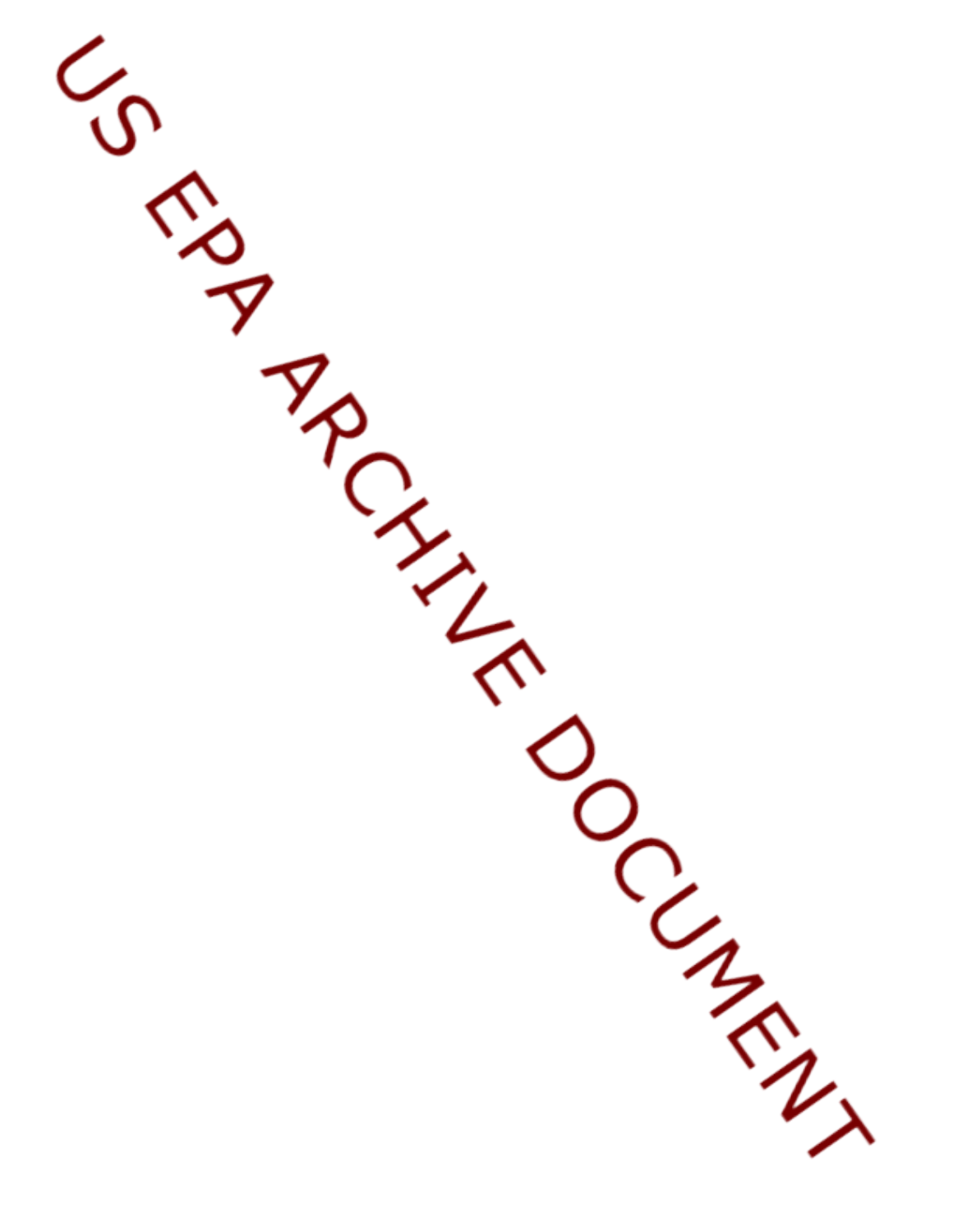

#### **UNITED STATES ENVIRONMENTAL PROTECTION AGENCY REGION IX 75 Hawthorne Street San Francisco, CA 94105**

March 26, 2009

Nora Macariola-See Project Manager, EV21 Naval Facilities Engineering Command, Pacific 258 Makalapa Drive, Suite 100 Pearl Harbor, HI 96860-3134

# Subject: EPA comments on the Mariana Islands Range Complex (MIRC) Draft Environmental Impact Statement/Overseas Environmental Impact Statement, Mariana Islands (CEQ# 20090017)

Dear Ms. Macariola-See:

The U.S. Environmental Protection Agency (EPA) has reviewed the above-referenced document pursuant to the National Environmental Policy Act (NEPA), Council on Environmental Quality (CEQ) regulations (40 CFR Parts 1500-1508), and our NEPA review authority under Section 309 of the Clean Air Act. Our detailed comments are enclosed.

Based on our review, we have rated the Draft Environmental Impact Statement/Overseas Environmental Impact Statement (DEIS) as Environmental Concerns – Insufficient Information (EC-2) (see enclosed "Summary of Rating Definitions"). The DEIS assesses the impacts from military training; research, development, testing, and evaluation activities; and range upgrades within the MIRC. We have concerns regarding potential impacts to coral reef ecosystems, water quality, and the threatened green sea turtle. We also believe the impact assessment approach does not fully assess all impacts, and that the DEIS frequently concludes that project impacts will not be significant without substantiating these conclusions.

The impact assessment approach focused on identifying impacts from individual training activities that occur at multiple training locations; however, the impact assessment did not fully consider stressors resulting from multiple training activities occurring at the same location. In addition, the DEIS does not sufficiently distinguish among the impacts of the alternatives, nor does it consider the cumulative impacts to resources from the training and other actions that will occur as part of the planned expansion of U.S. military facilities and relocation of U.S. military personnel to Guam and the Commonwealth of the Northern Mariana Islands (Guam military buildup).

We believe that a geography-based or training site-specific approach would improve the impact assessment, and could reveal significant impacts to resources at some potential training locations. Site-specific information regarding direct, indirect, and cumulative impacts is important for decision-makers and the public, and should be considered in the selection of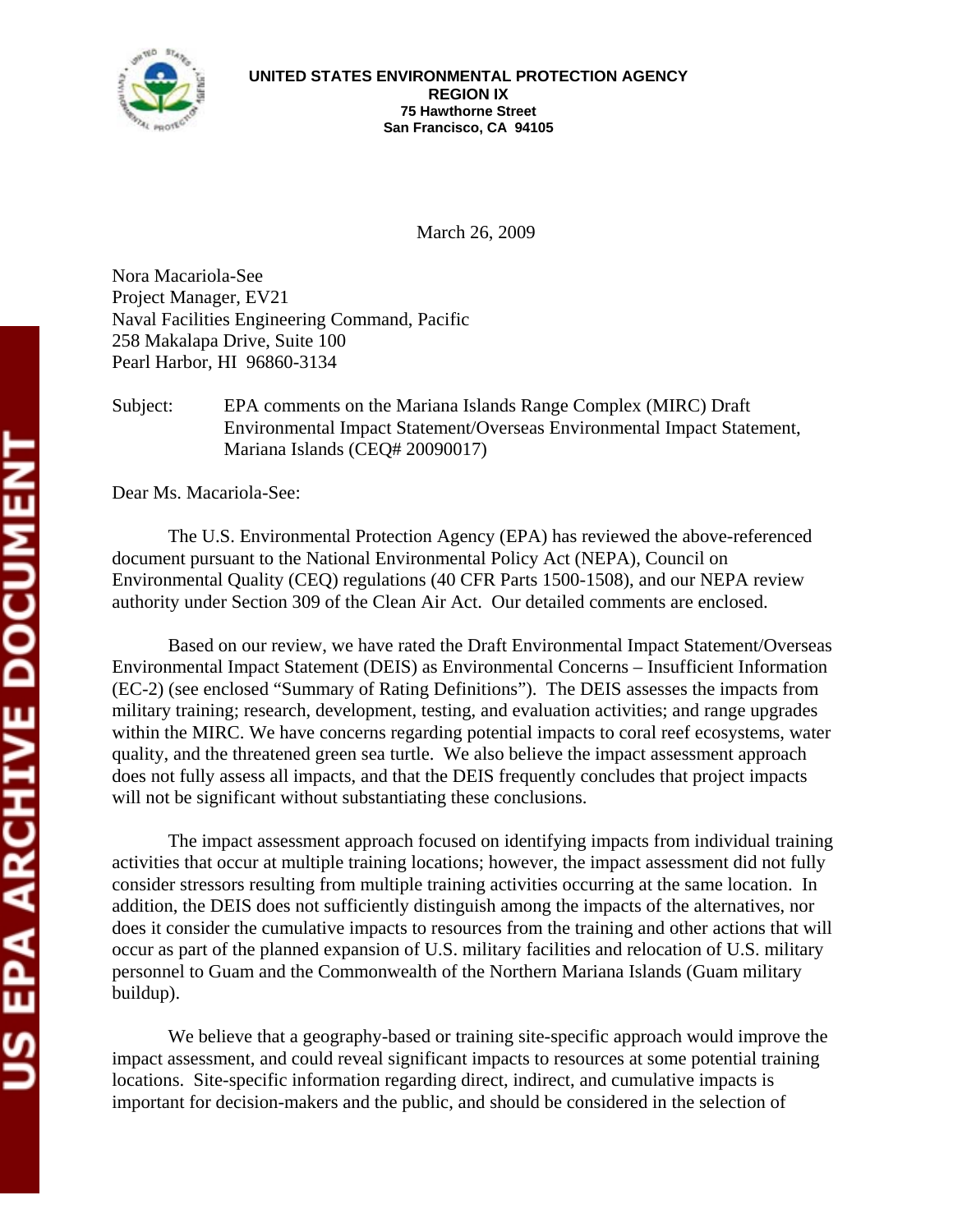training sites for exercises. We recommend a geography-based approach be adopted for the Final EIS.

We also recommend an alternative be evaluated with additional mitigation measures. For example, we suggest a mitigated alternative that avoids, to the greatest extent possible, training activities in the Marianas Trench Marine National Monument, an area recognized for its biological and scientific importance.

EPA appreciates the opportunity to review this DEIS. When the Final EIS is released for public review, please send one copy to the address above (mail code: CED-2). If you have any questions, please contact me at (415) 972-3521, or contact Karen Vitulano, the lead reviewer for this project, at 415-947-4178 or vitulano.karen@epa.gov.

Sincerely,

 $\sqrt{s}/$ 

Kathleen M. Goforth, Manager Environmental Review Office (CED-2)

Enclosure: Summary of EPA Rating Definitions EPA's Detailed Comments

cc: Frank Rabauliman, Director, CNMI Division of Environmental Quality Brian Bearden, CNMI Division of Environmental Quality John Joyner, CNMI Office of Coastal Resources Management Michael Molina, U.S. Fish and Wildlife Service George Young, Frank Dayton, U.S. Army Corps of Engineers Gerry Davis, National Marine Fisheries Service Lorilee Crisostomo, Administrator, Guam Environmental Protection Agency Mike Gawel, Guam Environmental Protection Agency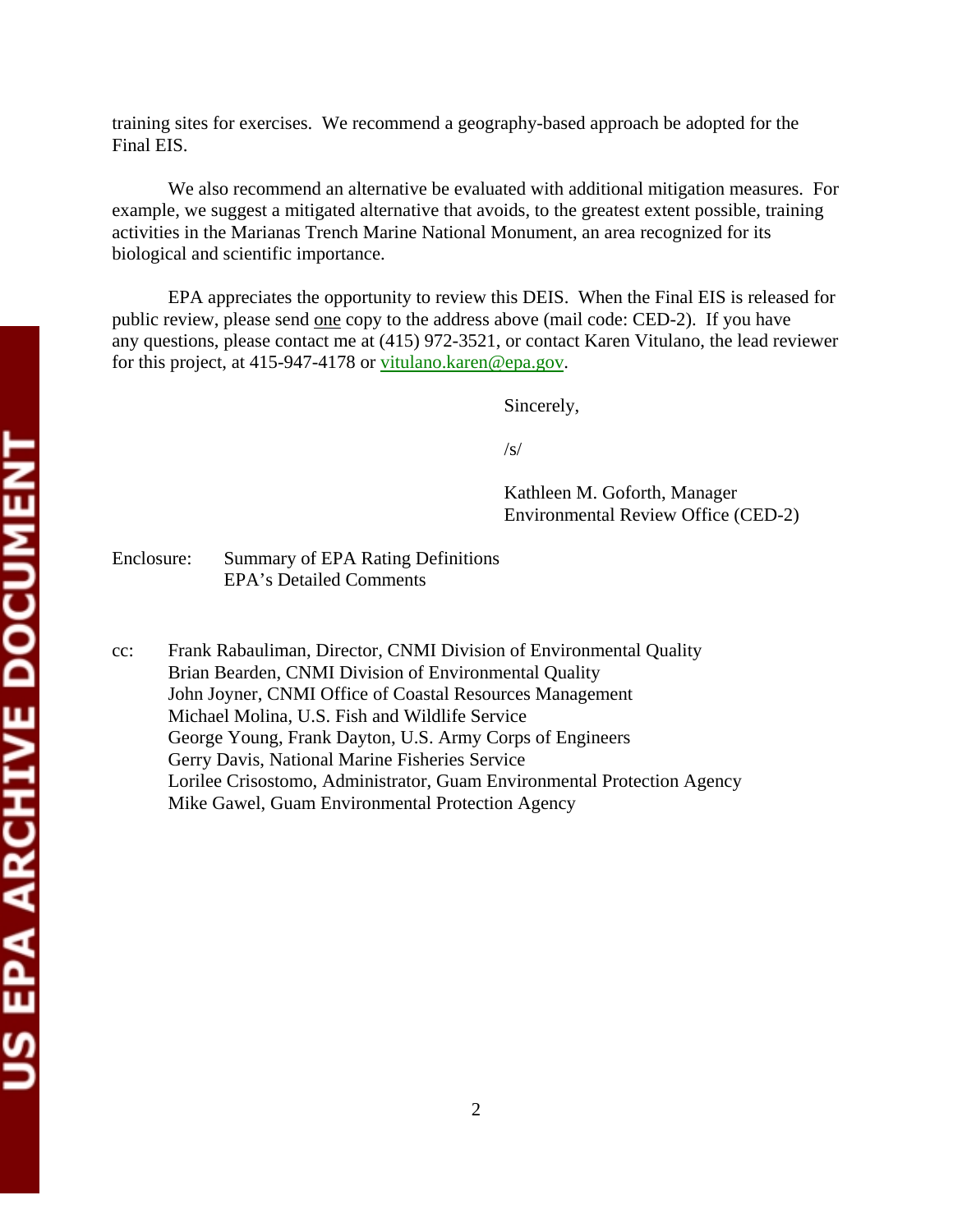## **Insufficient Disclosure of Impacts**

EPA is concerned that the impacts from the proposed action are not properly disclosed in the DEIS; conclusions of insignificance are not substantiated; and the lack of knowledge regarding resource impacts is presented as indicative of no impact. These trends are evident throughout the document, and suggest that impacts may have been underestimated. A possible reason for these deficiencies could be the impact assessment approach, which was not geography-specific. The impact assessment identified possible impacts from each individual training action and then identified the locations where such an activity would occur. This approach failed to consider the multiple stressors occurring from the different activities occurring at the same location, and seems to have resulted in a piecemeal view of impacts. The result of this approach is a largely ineffective assessment of impacts that does not consider the cumulative impacts of the Guam military buildup<sup>1</sup> and associated training on some of the same locations, nor other cumulative impact stressors such as those resulting from climate change. A geography-based approach of assessing impacts to particular training locations would have been much more informative and could have considered cumulative impacts in an effective manner. As a result of the approach taken, the DEIS seems to have averaged the impacts over the very large training area of the  $MIRC<sup>2</sup>$  and concluded that impacts would be localized and temporary, and thus insignificant. Except for the open ocean, most training locations are distinct, and each should have received an impact assessment for the resources contained therein.

In addition to the insufficiencies described above, the comparison of alternatives does not meaningfully express the differences in impacts. Tables presented at the end of each impact section simply state that impacts of Alternatives 1 and 2 would be "more", "slightly more", or "similar to" the no action alternative (existing training levels), in some cases indicating that the impacts would be the same as the no action alternative, despite additional stressors acknowledged in the document. This falls short of the Council on Environmental Quality's (CEQ) direction in 40 CFR 1502.14 that the analyses "should present the environmental impacts of the proposal and the alternatives in comparative form, thus sharply defining the issues and providing a clear basis for choice among options by the decisionmaker and the public".

The following are specific examples of the above concerns:

Soil impacts. The DEIS well documents the substantial erosion that is occurring on Farrallon de Medinilla (FDM) and acknowledges that bombing is contributing to this impact. It states that most of the existing training locations have soil conditions that are degraded from ongoing military use  $(p, 3.1-23)$ , and that many years of live fire training at the Tarague Beach small arms range has resulted in "severely degraded" geological resources (p. 3.1-22). The DEIS concludes that surface soil changes would be minimal (p. ES-16) and that impacts

<sup>&</sup>lt;sup>1</sup> Relocation of U.S. Marine Corps Forces to Guam, Enhancement of Infrastructure and Logistic Capabilities, Improvement of Pier/Waterfront Infrastructure for Transient U.S. Navy Nuclear Aircraft Carrier (CVN) at Naval Base Guam, and Placement of a U.S. Army Ballistic Missile Defense (BMD) Task Force in Guam <sup>2</sup> 501,873 square nautical miles (nm<sup>2</sup>) of ocean, 64 nm<sup>2</sup> of land across 5 islands, and 63,000 nm<sup>2</sup> of airspace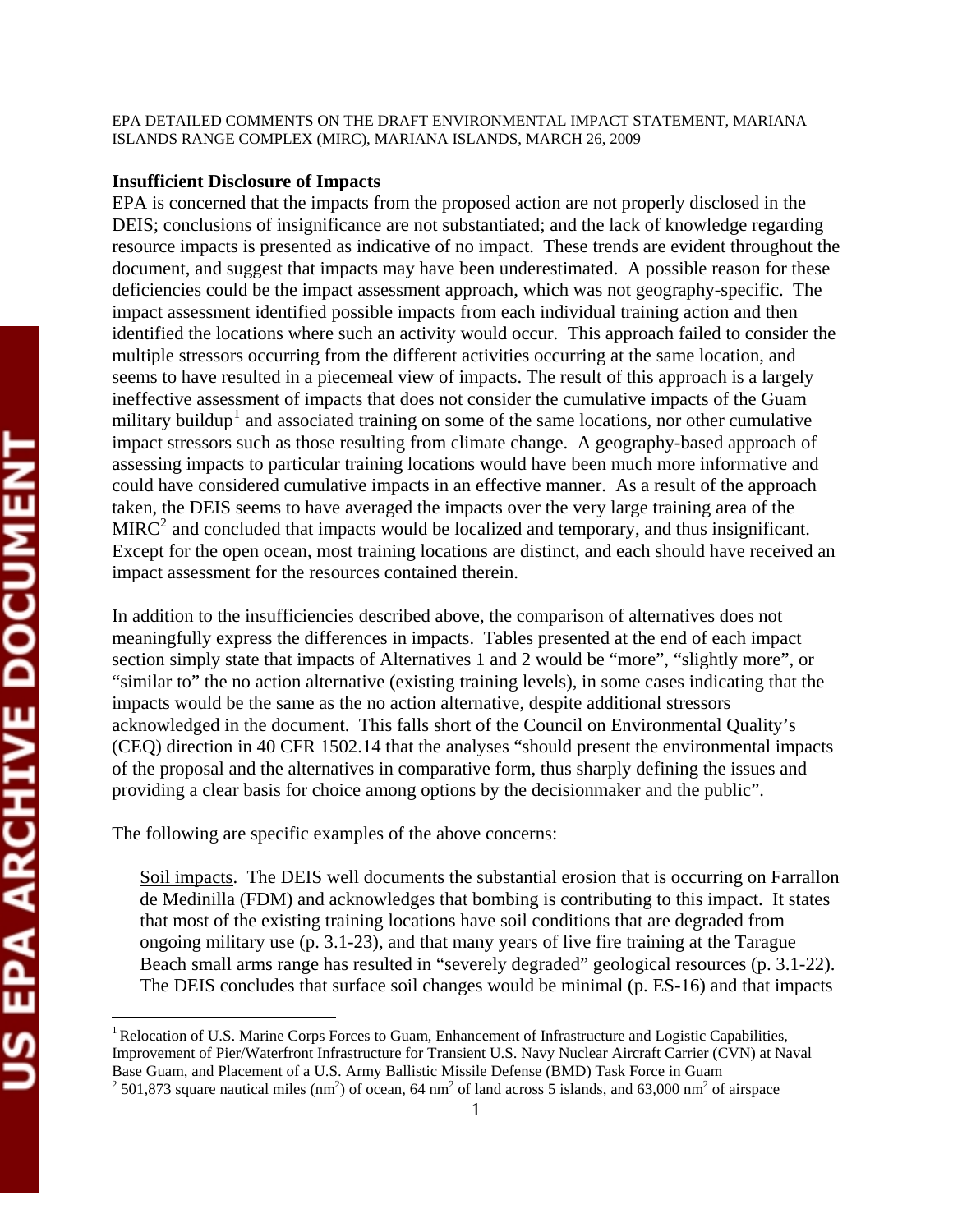to geological resources would not be significant (3.1-23) despite the impact assessment criteria that impacts would be significant if the action had the potential to increase erosion by training activities (p. 3.1-1).

Water quality impacts. The DEIS acknowledges unavoidable effects on ocean and surface water quality, including the introduction of hazardous materials from munitions, the contamination of surface drainage areas from runoff, siltation and sediment plumes, and disruption of sediments with above-average loads of organic materials and toxic metals offshore of training locations (p. 3.3-24), yet concludes that *no* short-term impacts or longterm impacts to water resources would occur (p. ES-17).

Sonar impacts on fish. The DEIS acknowledges that data regarding sonar impacts on fish is "exceedingly limited" (p. 3.9-54), documents a study that showed a statistically significant post-exposure mortality of 20 to 30%, notes that the problem with the assessment is that there are so many differences in the studies, including species, precise sound source, and spectrum of the sound, that it *is hard to even speculate* (p. 3.9-45) as to impacts, yet concluded that *no impacts* on fish are anticipated from sonar use (p. ES-23).

Impacts from noise. The DEIS concludes that no sensitive receptors (residential land uses, schools, libraries, hospitals and churches) are likely to be exposed to sound by soundgenerating training events (p. 3.5-25) and that the impacts for the preferred Alternative 1 are the same as the no action alternative (p.  $3.5-25$ , ES-17). This conclusion appears unsubstantiated, given that implementation of Alternative 1 would result in ISR/Strike aircraft events out of Andersen Air Force Base increasing by 45% over the current level (p. ES-11). The DEIS identifies an expanded noise contour showing a larger amount of off-base area impacted above 65 DNL<sup>3</sup>, and a much larger area greater than 60 DNL. EPA recommends a DNL below 55 for outdoor noise levels.

*Recommendation:* EPA recommends the impact analysis be training site-specific to facilitate more realistic and defensible impact conclusions. The Final EIS (FEIS) should attempt to discriminate among the impacts of the alternatives to a greater extent. For example, the FEIS could differentiate the degree to which erosion processes would be accelerated by each alternative, or the net deposition rate of training materials, etc, across the alternatives.

### **Mitigation disclosure and effectiveness**

Mitigation measures are not well defined in the DEIS. There are references to protective measures, but specific actions are rarely identified, and when they are, no discussion of the effectiveness of mitigation generally occurs. It is important that mitigation measures be discussed, especially if they are the basis for concluding that impacts will not be significant or not occur at all. Results of monitoring of training impacts would also be helpful to include in mitigation discussions.

<sup>&</sup>lt;sup>3</sup> Day-Night Average A-Weighted Sound Level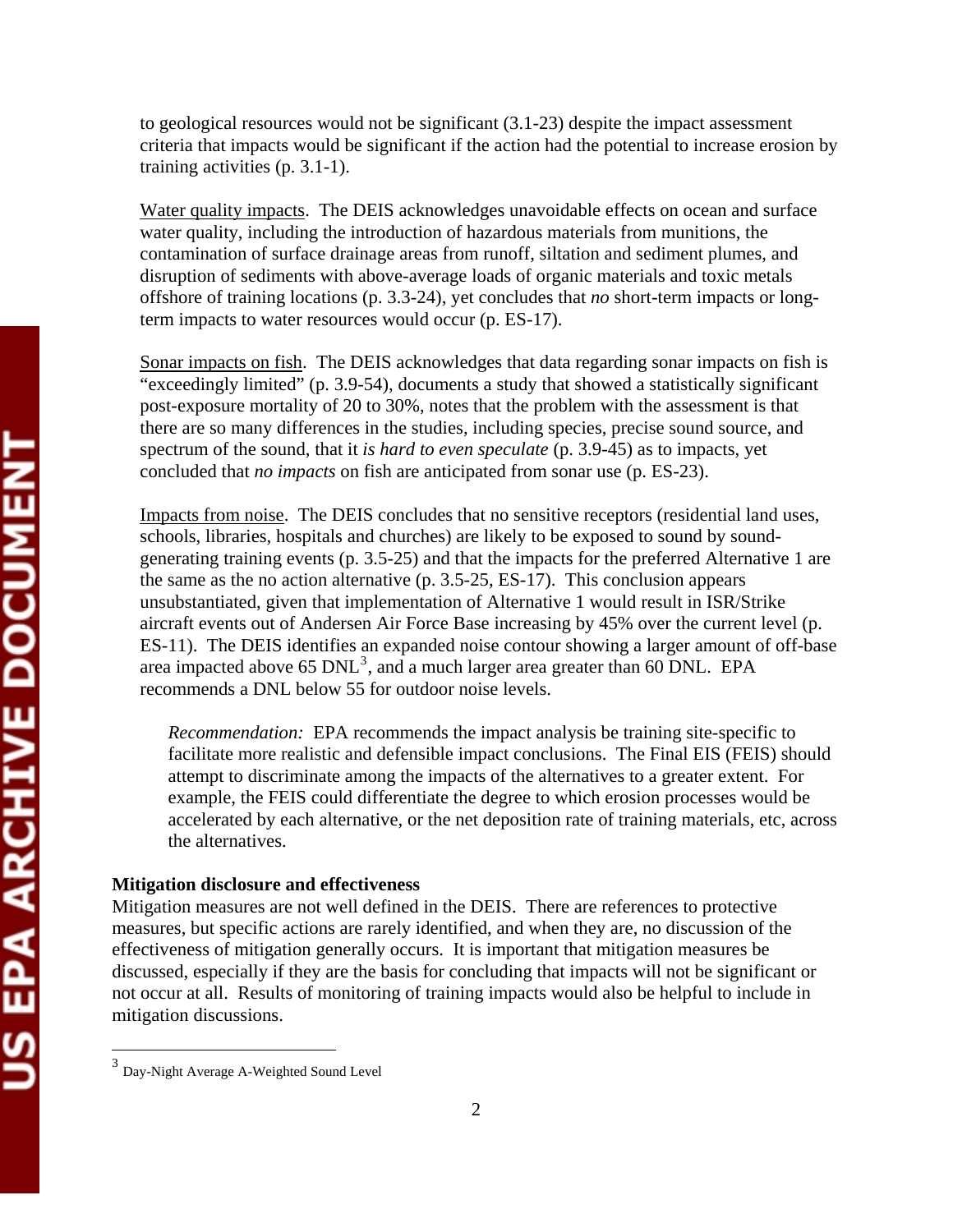*Recommendation:* EPA recommends including in the FEIS a section in each resource chapter that identifies mitigation measures and discusses their effectiveness and likelihood of implementation. Monitoring efforts should be included. Information should also be provided regarding how destruction, loss, or injury from Department of Defense activities will be monitored in the Marianas Trench Marine National Monument per the requirement in the Presidential Proclamation that requires coordination with the Department of Interior or Commence, and mitigation/restoration (p. 3.6-20).

## **Marine Communities/Corals**

## *Insufficient Impact Assessment*

The Draft Environmental Impact Statement (DEIS) evaluates impacts to marine communities, including coral communities and reefs (Section 3.6); however, the evaluation is insufficient for the following reasons:

*Coral resources were not fully identified*. There are no maps of these resources included; the DEIS includes only vague narrative descriptions of locations which tend to underestimate the value of the resource. Areas with coral coverage, even in low percentages, constitute coral reef ecosystems, and impacts to these ecosystems should be disclosed in the EIS. The DEIS does not mention coral communities in waters surrounding  $FDM<sup>4</sup>$  at all.

*Impacts to coral reefs from amphibious vehicles, especially Landing Craft Air Cushion (LCAC) vehicles, were not discussed*. We are aware from personal communications with EPA staff and the National Marine Fisheries Service that previous exercises on Dadi Beach in Guam have resulted in substantial damage to corals. Impacts from LCAC vehicles to coral communities and reefs should be identified under vessel movements and assessed. Impacts for all alternatives were deemed to be the same (p. 3.6-2) despite the fact that Alternative 1 will include 6 additional amphibious landing activities, as well as over the beach training, at landing locations on Tinian and Guam (3.10-35).

*Indirect impacts from sedimentation were not fully assessed.* Sedimentation impacts were mentioned for some activities, but not considered in the impact assessment. Sedimentation impacts from: increases in the number and size of underwater detonations at Agate Bay (from 10 net exposive weight (NEW) to 20 NEW); erosion from the "severely degraded" geological resources at Tarague Beach from the live fire range (p. 3.1-22); and the substantial erosion at Farrallon de Medinilla (FDM) (3.1-17, 23), would continue to contribute to ongoing erosion, runoff, and sediment pluming, and would impact offshore coral reefs.

*Cumulative impacts from the dredging expected for the new CVN berth as part of the Guam military build-up were not considered*. The Navy is actively planning for the proposed CVN berth in Apra Harbor, which will involve substantial dredging and coral impacts. These impacts

<sup>&</sup>lt;sup>4</sup> Spalding et al. 2001. World Atlas of Coral Reefs, 2001, and

http://ccmaserver.nos.noaa.gov/products/biogeography/us\_pac\_terr/htm/maps/33\_cover.pdf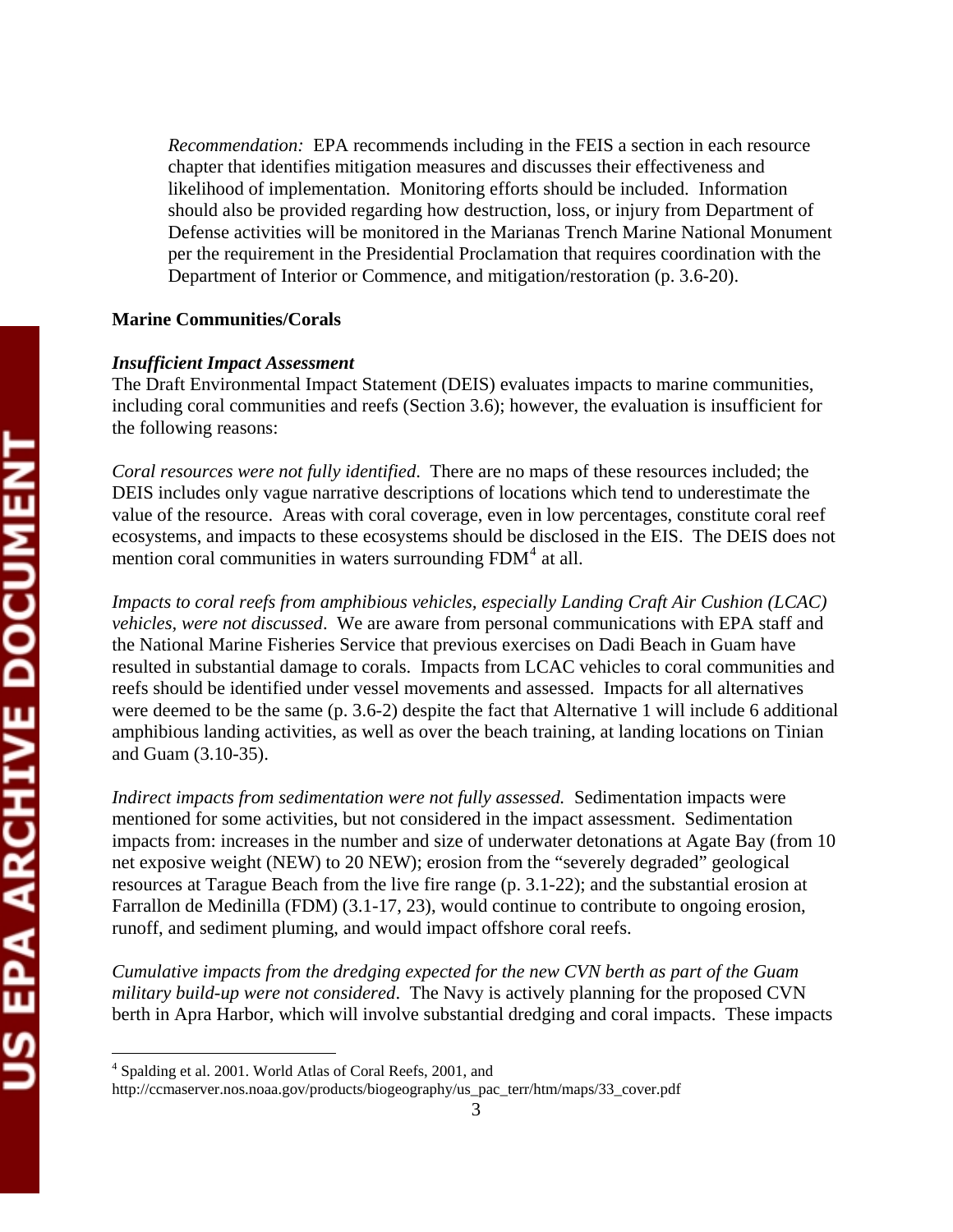are reasonably foreseeable and should be discussed. No section discussing marine communities exists in the cumulative impacts chapter, and discussion of all cumulative impacts associated with the Guam buildup is deferred to the Joint Guam Program Office EIS; this is not consistent with 40 CFR 1502.16 and 1508.8.

*Recommendation:* EPA recommends improvements to the impact assessment for marine communities, including coral communities and reefs per the comments above. All indirect and cumulative impacts should be identified and assessed. Mitigation measures to avoid impacts should be discussed, and we recommend their inclusion in the proposed action. For scheduled events, we recommend the Navy avoid training activities that result in sediment disturbance during coral spawning periods.

The DEIS states in the fish impacts chapter that "Navy mitigation measures include avoidance of areas of high productivity, discussed in Section 3.6 (Marine Communities), where some fish species tend to concentrate, further reducing the probability of habitat disturbance and injury or mortality" (p. 3.9-59). There is no mention of this mitigation in Section 3.6 (Marine Communities) or elsewhere in the DEIS; however, we strongly support this mitigation. Please clarify this mitigation measure.

### *Avoid LCAC and amphibious training on Dankulo Beach*

We recommend the Navy amend the proposed action such that Unai Dankulo (Long Beach) is not utilized for amphibious landing activities, especially LCAC landings. The DEIS states that only Unai Chulu has been used for LCAC training (p. 3.11-27), but the preferred Alternative 1 proposes to increase amphibious landing activities and over the beach training by 6 annual training events and repeatedly notes that Unai Dankulo has the capability to support LCAC landings with craft landing zone and beach improvements (p. 2-8).

Amphibious landings are likely to impact coral reefs by physical contact and propeller wash. Such impacts would be minimized by confining amphibious landings to a minimum number of beaches previously used for these landings. The DEIS indicates that Unai Dankulo is the largest beach on Tinian and has a continuous reef crest across the entire run of the beach (3.1-14). An online map also shows coral reef and hardbottom extending the entire beach (http://www.coris.noaa.gov/activities/coral\_demographics/05\_CNMI.pdf). Avoiding new training-related impacts to this resource would be more protective than utilizing it, even with protective measures, and would be more consistent with Executive Order 13089 – Coral Reef Protection. Additionally, the DEIS does not identify the needed beach improvements that would accompany the use of Unai Dankulo, nor the impacts associated with these improvements.

The DEIS states that Navy mitigation measures include avoidance of areas of high productivity (p. 3.9-59). The DEIS identifies the region surrounding Tinian as showing elevated primary production (p.3.6-10).

Finally, since Unai Dankulo is a known nesting location for the threatened green sea turtle (p. 3.8-25), and is one of the beaches most often utilized by the turtles (p. 3.8-16), avoiding use of this beach will also provide better protection for this species, more so than would the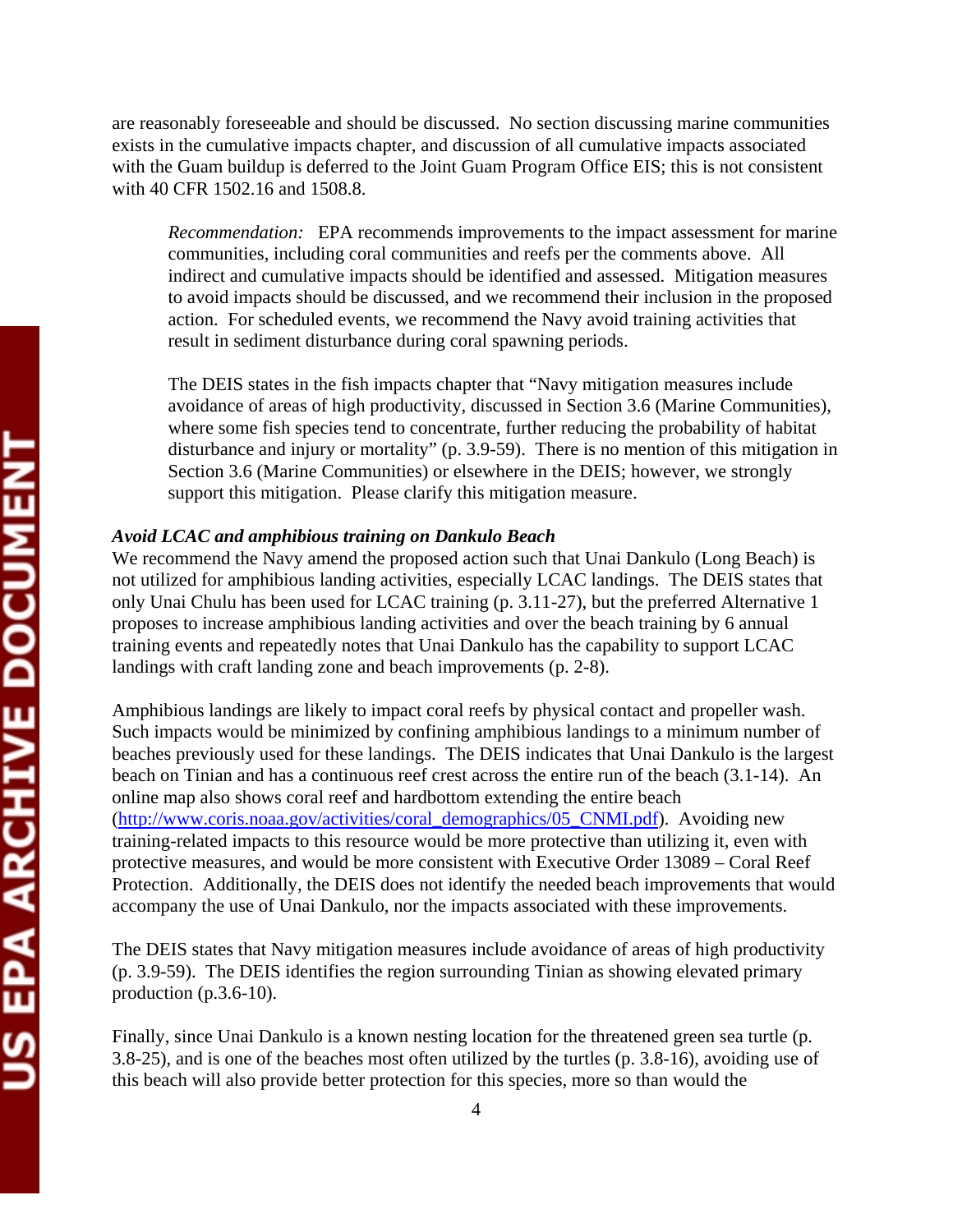implementation of protective measures. Green sea turtle populations, including those within the MIRC, are in serious decline throughout the Pacific Ocean (p. 3.8-15).

*Recommendation:* Confine amphibious landings to a minimum number of beaches previously used for these landings, and avoid training and beach improvements on Unai Dankulo (Long Beach).

### **Water Quality**

#### *Impacts from munitions*

The DEIS identifies the potential for contamination from munitions components including various heavy metals releases from sonobouys (p. 3.1-21), leaching of hazardous bomb materials (p. 3.2-15), release of cyanide from torpedoes (p. 3.2-17), various explosives compounds such as ammonium perchlorate, picric acid, etc. (p. 3.2-19), and organic chemicals from underwater detonations (p. 3.2-20). The Navy concludes that there would be no long-term degradation of water resources and no short-term impacts (p. ES-17) because contaminants would be diluted in the ocean (p. 3.2-15).

We understand the assumption regarding ocean dilution; however, the assumption should be substantiated with monitoring data. Because of the cumulative impacts to ocean water quality, good stewardship can no longer assume that the size of the ocean will dilute and disperse all pollutants to safe levels, especially considering that metals such as copper and lead bioaccumulate in marine organisms. We recommend monitoring of range areas to validate the Navy's conclusions that impacts would not result in long-term degradation of water resources. A good example is the Air Force assessment of the environmental effects of radio-frequency chaff (p. 3.2-23), which included toxicity tests using marine organisms. Designated activity zones for underwater detonations, which the DEIS states would concentrate contamination (p. 3.1-21), are possible study sites for monitoring, as are sediments offshore of training locations, which the DEIS identifies as having above-average loads of organic materials and certain toxic metals (p. 3.3-24).

The DEIS does not adequately assess the potential water quality impacts from the existing and proposed increases in munitions contaminants on FDM. The Range Condition Assessment (RCA) identifies FDM as a significant source of munitions contaminants from historic bombing. The RCA and DEIS conclude that, while there are no data nor modeling to predict transport or transformation of munitions constituents, no further analysis is required since there are no human receptors on the island. This does not speak to impacts to ecological receptors. We disagree that no further analysis is required to assess the risk of off-range release of munitions constituents (3.2-15), since eco-receptors were not considered.

Finally, the DEIS identifies the Clean Water Act as an applicable law with which the armed services must comply (p. ES-8, 1-16), and part of the impact assessment methodology includes "whether the proposed activities would violate laws or regulations adopted to protect or manage the water resource system" (p. 3.3-1). We agree that training practices should be carried out in compliance with requirements of the Clean Water Act. The EIS should describe this compliance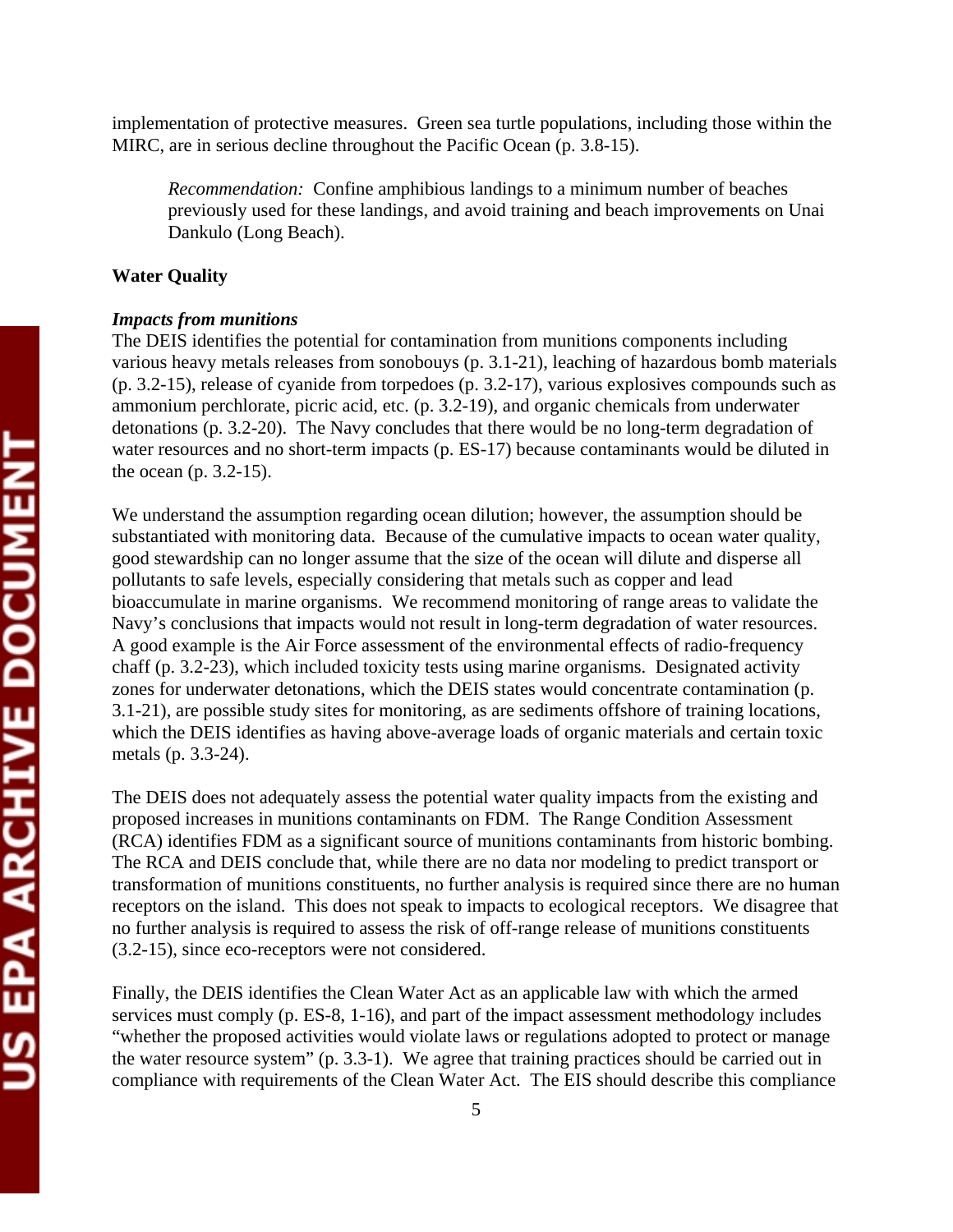more clearly. The DEIS states that water pollutants associated with Navy training activities are released into the ocean and that their release is regulated in accordance with appropriate regulatory permits (p. 3.3-8), but it is not clear to which permits this statement refers.

*Recommendation*: The Navy should conduct the necessary monitoring to substantiate the assumptions being made regarding the lack of impacts from munitions releases into the ocean environment and from FDM as a source of munitions contaminants.

In the FEIS, clarify the manner in which the proposed action will comply with the Clean Water Act and other laws or regulations adopted to protect or manage the water resource system. Identify the type(s) of permits that regulate the release of water pollutants associated with Navy training activities into the ocean.

### *Disclosure of SINKEX contaminants*

The DEIS references the General Permit issued by EPA under the Marine Protection, Research, and Sanctuaries Act (MPRSA) for the sinking exercise (SINKEX). It should be noted that the requirements of both the 1999 EPA/Navy agreement and the SINKEX General Permit under 40 CFR 229.2 are to be met in order to comply with the MPRSA SINKEX General Permit. The 1999 agreement letter, which contains specific requirements, is not mentioned.

The DEIS refers to the potential for floating non-hazardous expended material to be lost (to become persistent seabed litter) or washed ashore as flotsam (p. 3.2-22). It should be noted that the SINKEX general permit under the MPRSA states that "Before sinking, appropriate measures shall be taken by qualified personnel at a Navy or other certified facility to remove to the maximum extent practicable all materials which may degrade the marine environment, including without limitation removing from the hulls other pollutants and all readily detachable material capable of creating debris or contributing to chemical pollution." If the sinking exercise could create floating non-hazardous expended material that will create persistent marine debris or has the potential to wash ashore, the Navy should attempt to remove such material from the marine environment.

Additionally, while disposal of materials during SINKEX is a permitted activity, the EIS should disclose the amount of polychlorinated biphenyls (PCBs) that would be disposed into the ocean under each of the project alternatives.

*Recommendations:* The General Permit and EPA/Navy agreement required initial monitoring data. EPA recommends a summary of these data, as well as an estimate of PCBs that would be left in place under each project alternative, be included in the Final EIS for disclosure.

EPA also recommends that specific text be provided detailing the environmental preparation the Navy undertakes to minimize the impacts that SINKEX may have on the marine environment. More specifically, there should be a discussion pertaining to how the Navy meets the conditions of the MPRSA General Permit (which includes the requirements in the 1999 Navy/EPA agreement).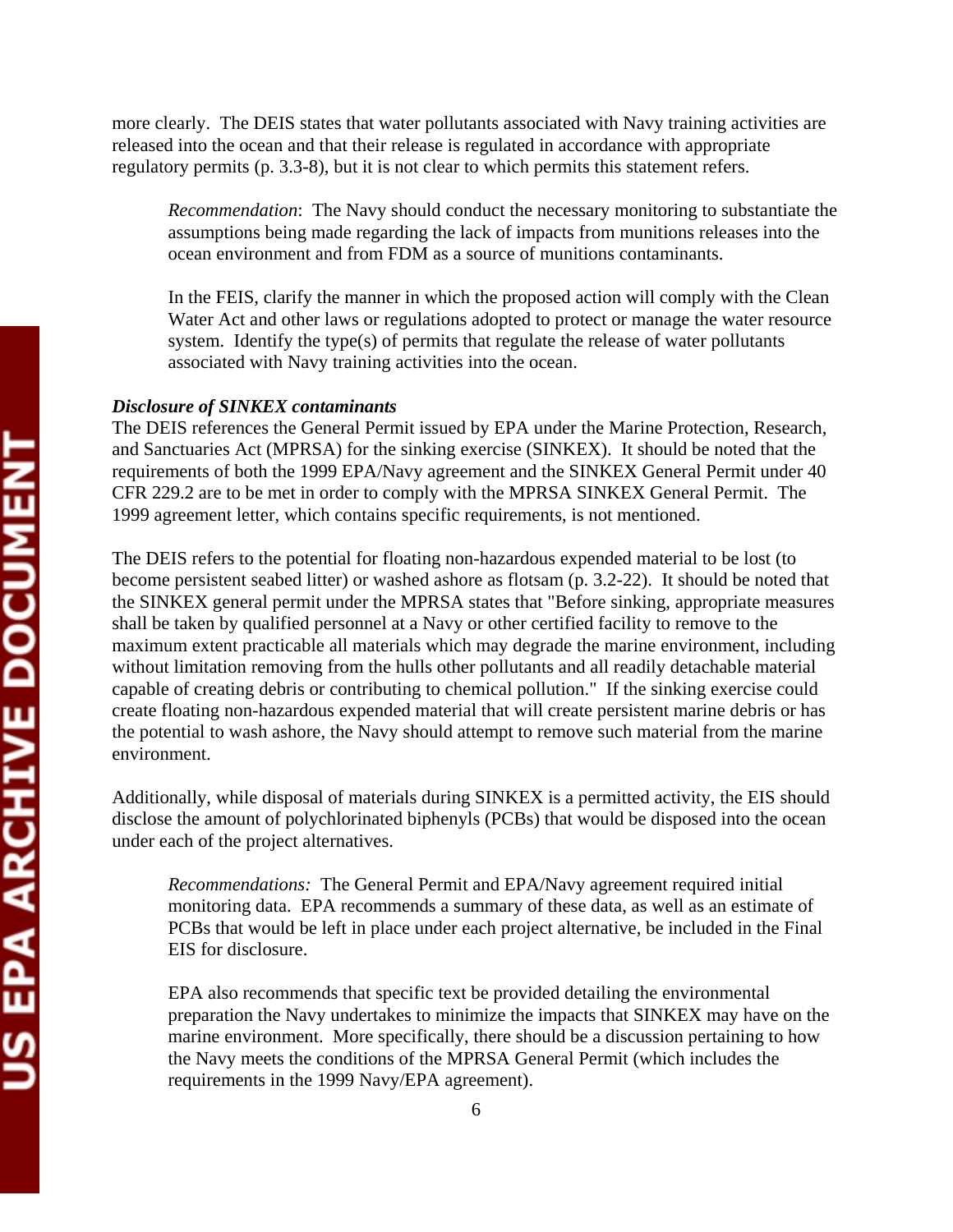Finally, we recommend the following changes to the document text:

- On p.3.3-22, under the heading "3.2.2.3.3 Aerial and Surface Targets," there is text that states "The vessels used as targets are selected from a list of CNO approved vessels that have been cleaned in accordance with USEPA guidelines." This sentence should be re-written as follows: "The vessels used as targets are selected from a list of CNO approved vessels that have been cleaned inaccordance with USEPA guidelines according to the requirements set forth under Section 102 of the Marine Protection, Research, and Sanctuaries Act (40 CFR § 229.2) and the August 1999 Navy/EPA Agreement that details vessel preparation requirements to address PCBs under the SINKEX permit."
- On p. ES-8, the Marine Protection, Research and Sanctuaries Act (MPRSA) should be added to the list of applicable environmental requirements.

### **Limited Range of Alternatives**

The DEIS evaluates a limited range of alternatives. The alternatives analysis of this DEIS would be much improved by including alternatives that represent a more diverse level and mix of training instead of formulating alternatives that simply build upon one another. The inclusion of an alternative with additional appropriate mitigation (40 CFR 1502.14(f)) would also expand the range of alternatives. The use of geographic and/or temporal exclusions can potentially be effective in reducing impacts to marine resources. EPA recommended, in our scoping comments (letter dated July 16, 2007), that such a mitigated alternative be evaluated. We note that the DEIS did not even consider this suggestion in the section discussing alternatives considered but dismissed (Section 2.2.2).

*Recommendation:* EPA recommends an alternative with additional mitigation measures be developed in the Final EIS, and that an alternative with geographic and/or temporal exclusions be considered. We recommend the identification of geographic areas where training exclusions would be especially beneficial to environmental resources, such as the Marianas Trench Marine National Monument<sup>5</sup> and discussion of how excluding such an area would affect training goals and the underlying purpose and need.

## **Impacts to Marine Mammals from Mid-frequency Active (MFA) Sonar**

EPA has concerns regarding increased impacts to marine mammals from MFA sonar over historic exposure levels. The DEIS estimates that the preferred Alternative 1 will increase the number of behaviorally harassed animals by 9,543 (from 67,872 to 77,415); increase the number of animals experiencing temporary hearing loss lasting several minutes to several days by 149 (from 1,097 to 1,246); and double the animals experiencing permanent hearing loss (from 1 to 2) (pp. 3.7-181 – 3.7-182). The proposed action will also include low-frequency active sonar (LFA), which unlike MFA sonar, can travel great distances. Impacts from LFA sonar were

<sup>5</sup> The Presidential Proclamation did not prohibit Department of Defense activities in the Marianas Trench Marine National Monument, however, the value of its marine resources should prompt the Navy to avoid impacts to the greatest extent practicable.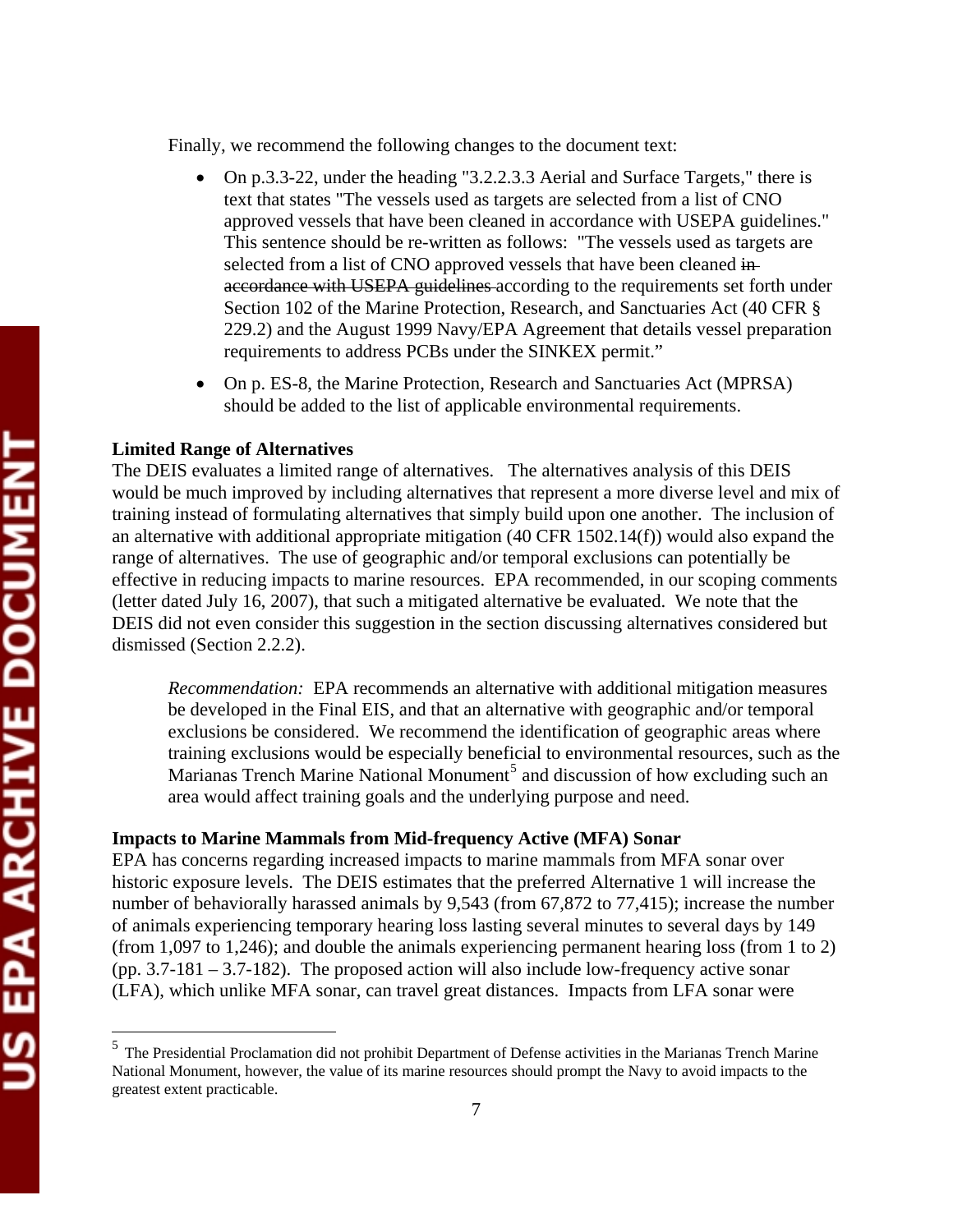evaluated in the Surveillance Towed Array Sensor System (SURTASS) Low Frequency Active (LFA) EIS.

We are also concerned that the impact assessment methodology seemed to assume a uniform distribution of animals. The DEIS states that "Uniform animal distribution is overlaid onto the calculated sound fields to assess if animals are physically present at sufficient received sound levels to be considered "exposed" to the sound" (p. 3.7-62). In its descriptions of the distribution of various marine mammals in the MIRC, based on the Mariana Islands Sea Turtle and Cetacean Survey (2007), marine mammals appear to be concentrated in certain areas, mainly associated with the Marianas Trench or other bathymetric relief (Section 3.7.2). Additionally, the assessment methodology does not seem sufficiently conservative since it does not estimate indirect impacts/secondary effects, and counts a maximum of a single take within a 24 hour period regardless of additional harassment (p. 3.2-68).

The DEIS recognizes that there are many unknowns in assessing the effects and significance of marine mammal responses to sound exposures but concludes that no significant impacts to marine mammals will occur for all the project alternatives (p. 3.7-181). Applying the criteria for assessing significance under the Council on Environmental Quality (CEQ) Regulations, especially the degree to which the effects on the quality of the human environment are likely to be highly (scientifically) controversial, the degree to which the possible effects on the human environment are highly uncertain or involve unique or unknown risks, and the degree to which the action may adversely affect endangered or threatened species (40 CFR 1508.27(4),(5) and (9) respectively), these impacts are potentially significant under NEPA. We understand the Navy is working with the National Marine Fisheries Service to obtain a Letter of Authorization under the Marine Mammal Protection Act.

*Recommendation:* We recommend the Navy consider the scientific controversy, uncertain/unknown risks, and presence of threatened and endangered species in assessing significance of impacts from MFA sonar on marine resources. EPA recommends the Navy not exceed the historic exposure levels in the MIRC, and operate sonar at the lowest practicable level to achieve mandated training levels. We recommend the approach taken for the Hawaii Range Complex be utilized, where an additional alternative was created for the Final EIS that held sonar use at existing levels while increasing training activity.

The DEIS should recognize the Marianas Trench as an areas of greater biological significance and avoid this area to the greatest extent practicable.

# **Additional Comments**

*Biological Resources.* EPA has concerns regarding the potential introduction of the invasive brown-tree snake (BTS) to Tinian or other locations in the Northern Mariana Islands. The DEIS states that, for Tinian and Saipan, sightings in shipments and in the wild have increased through the 1990s and early 2000s, and a reliable sighting was reported from Saipan in April 2008 (p. 3.11-55). We encourage the Navy to work closely with the U.S. Fish and Wildlife Service